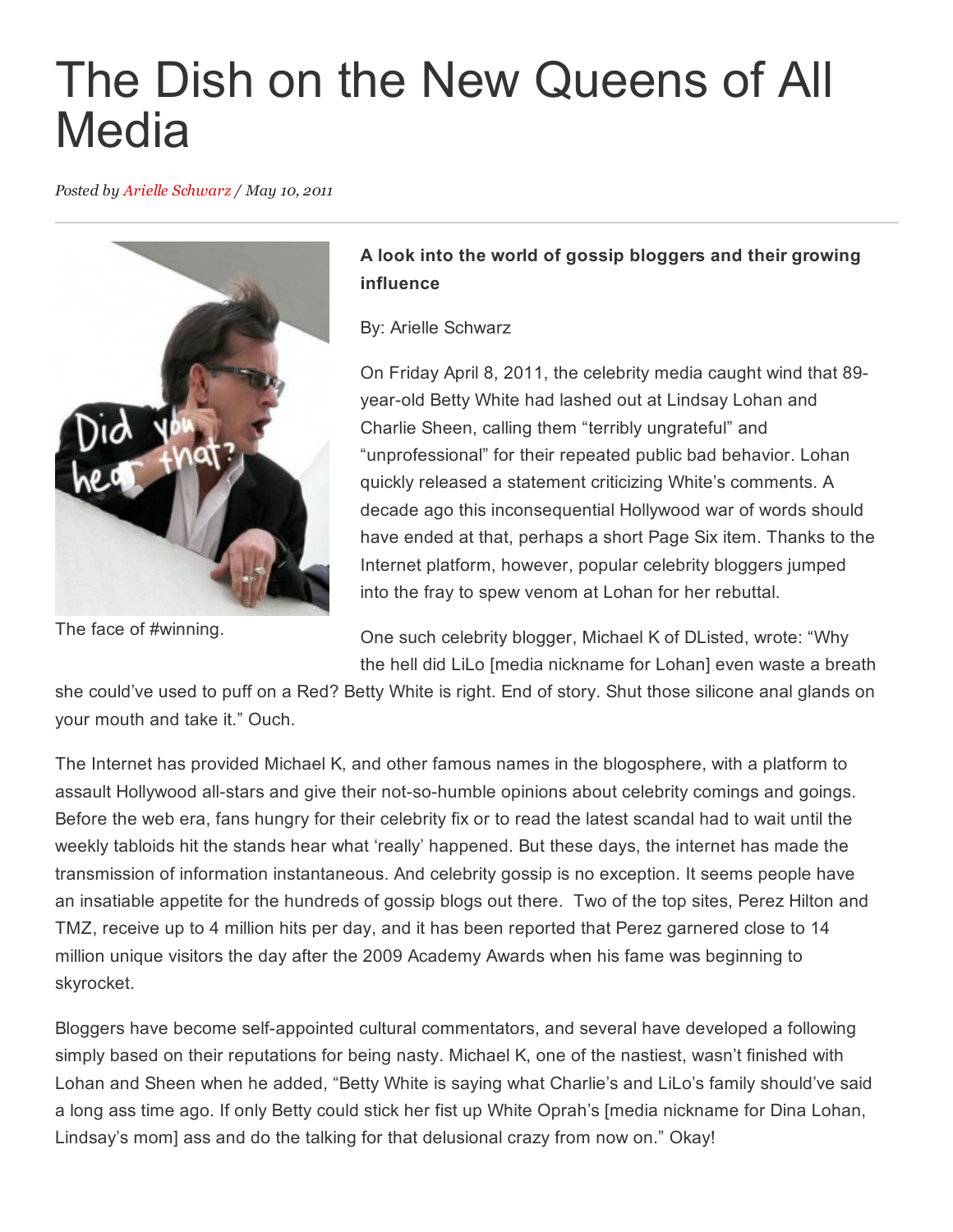About six or seven years ago when they first started to emerge, it may have been tempting to write these gossip blogs off as virtual garbage, but with growing hordes of readers, their cultural influence becomes harder to deny. Stories such as the Betty White one on DListed garner hundreds of comments, while big news stories, such as the death of Michael Jackson, can elicit thousands. The bloggers themselves become celebrities and tabloid magazines are now behind the curve when it comes to breaking events. What started as a few snarky comments has transformed into a viral subculture.

Celebrity blogs are a platform not just for bloggers but they're the virtual water cooler for anyone with something to say about celebrities and their affairs, says Erin Ann Meyers, who received her Ph.D. at the University of Massachusetts at Amherst and wrote her dissertation on the topic. The celeb blog readers are often students and office workers who spend most of their time behind a computer anyway. So surfing the Web to comment on celebs becomes, she says, "A distraction or a fun way to take a break because there's always something new. It's not just reporting, they're putting a spin on it, and people want to know what Perez has to say. Audiences are attracted to what reinforces their own beliefs. Blogs are in conversation."

Another element of blogs, unlike magazines or TV shows like Access Hollywood or Extra, is that the audience becomes the producers of content too. Commenters on sites such as DListed get to know each other and form a community, so much so that when frequent commenters disappear for a few days, other commenters notice. Erin Ann Meyers says blogs "play a really important role in how the media is changing because people engage on those sites with the comment section and linking elsewhere. All three parts are blended, with images and text, the blogger's commentary, and the audience as a layer." Magazines are left to play catch up days after the events.



A Battle Between Blondes

Gossip bloggers make no claim to objectivity, an important fact when considering the scope of their influence. Meyers believes they are not journalists, rather, she says that they are commentators, a central distinction to make. In light of recent suicides in high schools and colleges blamed on bullying, the often hateful commentary on these sites could certainly seem to act as reinforcement that tearing people down is acceptable and even enjoyable. Meyers believes bloggers who like berating celebrities are reinforced by a mean-spirited audience. "Perez is mean and people like that. Bloggers are not creating the [bullying] problem. That is how people interact online. The distance of

not being face to face with the person leads people to say things you wouldn't say to their face."

Many people find the commentary crude, even if it refers to public figures. Michael K creates monikers for famous people, including Lady Caca for Lady Gaga, Katherine Hag-el for Katherine Heigl, and Parasite Hilton for Paris Hilton. Perez Hilton was known to draw penises on celebrities' faces and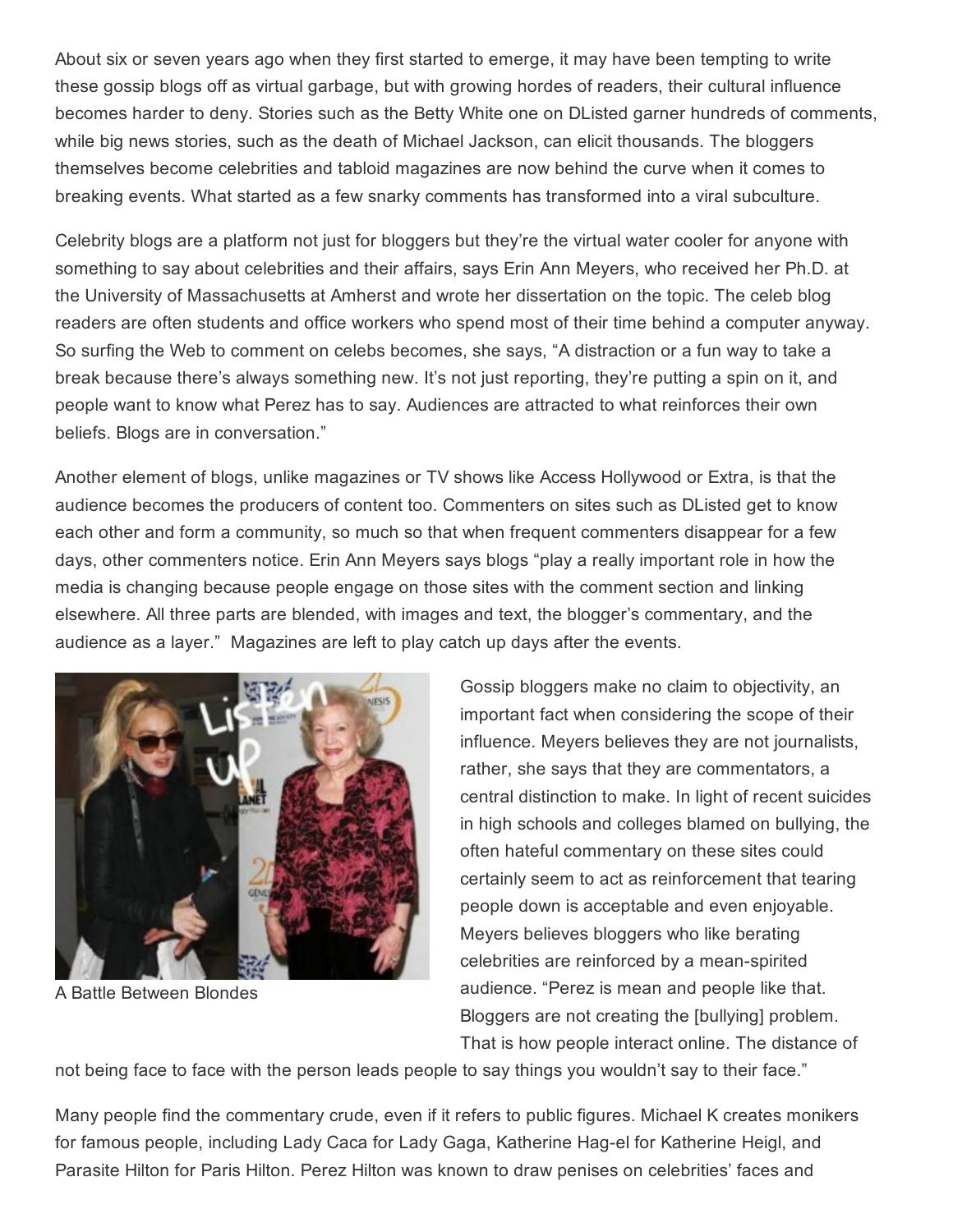cocaine dripping from their mouths, as well as for outing famous males he thought were gay. Many people attacked Hilton for being a bad influence after a slew of suicides in high schools and colleges, and he has since cleaned up his act. The nasty drawings have stopped and he has since made amends with many of his former enemies, but the motives behind his change of heart are debatable. Perhaps he was afraid of losing readers, or maybe he really did see the error of his ways. Either way, Hilton is a virtual force to be reckoned with.

Meyers thinks people have always had a cultural obsession with celebrity and their private lives. The Internet makes it easier and more acceptable for readers to gossip and pass judgment on celebrities, such as Britney Spears's mothering skills. "We police their private lives to talk about social issues, such as motherhood or femininity. I would never say my friend is a bad mother because I know her but I won't get in trouble because I don't know Britney and she doesn't know me."

Do the stars deserve that kind of scrutiny? It depends who you ask. Kelli Burns, assistant professor at the University of South Florida and author of "Celeb 2.0: How Social Media Foster Our Fascination with Popular Culture" believes that seeing celebrities in a negative light makes us feel better about our own lives. "We revel in seeing celebrities at their worst–without makeup, looking fat in their bathing suits, or getting mad about something," she says.

On the other hand, she believes many celebrities love the attention, even if they act bothered by it, noting how paparazzi shots are often set up by publicists. Kim Kardashian, Heidi Montag, and Britney Spears are rumored to have arranged "candid" photos of themselves to stir up paparazzi and publicity. However, there is a line that gets crossed, according to Burns, such as recent paparazzi photos of Scarlett Johansson and Sean Penn jogging in which Johansson's belly pooch became the subject of blogger scrutiny. "I do feel that photos of celebrities coming out of Starbucks, leaving the gym, or walking their kids to school are not news," says Burns. "Celebrities should be given some space to live their personal lives. [They] do take a lot of criticism on blogs, and this is sometimes dished out unfairly." Johansson was criticized for what appeared to be early signs of pregnancy, which her reps had to deny after the blogs made it a story.

How do bloggers, such as Michael K and Perez Hilton, get away with the venomous things they say? Victoria Cioppettini, a New Jersey-based attorney, studied the legal questions surrounding gossip bloggers. In "Modern Difficulties in Resolving Old Problems: Does the Actual Malice Standard Apply to Blogs?" published in the Seton Hall Journal of Sports and Entertainment Law, Cioppettini explains that there is a fine line that bloggers have to be careful of crossing. "Bloggers potentially open themselves up to defamation (slander or libel) lawsuits by posting negative comments on the Internet. However, one of the issues that will determine if the blogger will be found liable is whether the information is a pure opinion or factual in nature, which can be a fuzzy line. Pure opinions may be protected as free speech under the First Amendment while the publication of false facts about another may lead to legal liability for defamation."

For example, she cites an incident where California DJ and pseudo-celeb Samantha Ronson (Lindsay Lohan's former gal pal) sued Perez Hilton in 2007 when he claimed Ronson had planted cocaine in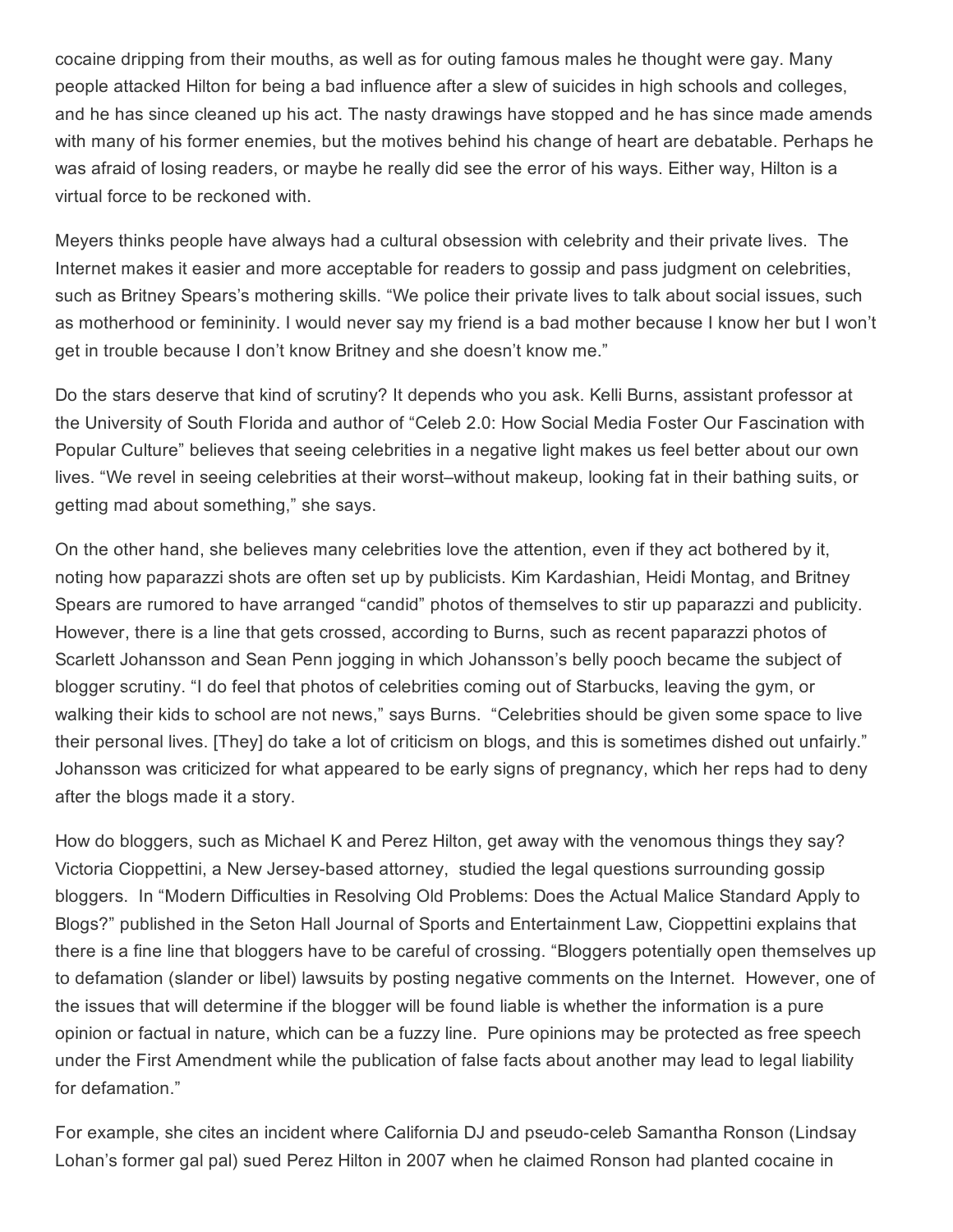Lohan's vehicle. Hilton defended his free speech rights and won the case. Hilton is often involved in legal entanglements due to controversial and malicious items he reports as fact.

In her study, Cioppettini notes that in newspapers or magazines, stories are either presented as fact or marked 'Op/Ed' and a clear line is drawn. Bloggers often do not draw these lines, reporting stories with a skewed bias or opinion. She writes, "Many times, the forum appears to be a personal journal but also 'reports' on stories as if they are true, when in fact they may be gossip, rumor, hearsay or pure conjecture. Because of this intermingling of fact, opinion and accusation, it is difficult for the reader to distinguish pure opinion from fact and opinion implying false facts. It is in this gray area where problems concerning whether to treat information contained in blogs as defamatory runs into significant legal obstacles."

Why would someone want to blog about celebrities? Experts agree they usually have a strong interest in celebrity culture and want to write about them, and blogging is the easiest and cheapest way to do so. Professor Burns argues that they wanted to work as celebrity journalists and blogging builds writing samples. "Blogging allows for a freedom of expression that would not be tolerated in traditional journalism. You often find that bloggers can get away with being snarkier and somewhat disrespectful to celebrities. Traditional entertainment outlets depend on publicists to provide information about celebrities, but bloggers usually don't need to pander to celebrities and their publicists to get their stories," she says.

The blogs don't reserve their smack downs solely for Lindsay Lohan and other Hollywood train wrecks. Entrepreneur and presidential candidate Donald Trump found that out when he created a media frenzy this spring demanding to see President Obama's long-form birth certificate. Obama showed the goods, and celebrity bloggers took to their laptops to spew their thoughts.

Rebecca M. Leib, one of the head bloggers for Girls Talkin Smack, trumped Trump by saying: "Trump is a dirty piece of sh\*te, and should know it. He may not like Affirmative Action, but he's got to accept the fact that it helps ease racism in academia, and supports people like Obama becoming such a gigantic and inspiring influence on the United States. So, you know, go host a reality show, Trump, and stay out of important matters, please. Adults are talking."

Though Girls Talkin Smack doesn't rank to Perez-level popularity, its punchy writing style holds its own, leaving no celebrity stone unturned. Leib, 27, has been blogging at Girls Talkin Smack for almost nine months. She went to grad school at the University of Chicago for art writing and fostered a fierce love of comedy, training at The Second City comedy school in Chicago.

Eventually, Leib ended up in Los Angeles and realized there was high demand for pop culture writing with, as she puts it, "a strong comedic and journalistic voice." She's the perfect fit for Girls Talkin Smack, and says they liked her style of humor and snappy writing. She enjoys blogging because it's "lenient," adding "the pop culture stuff has to have an acidic tone, and they give me the freedom to say what I want."

So what's the typical day in the life of a blogger like? Even being able to work from home in her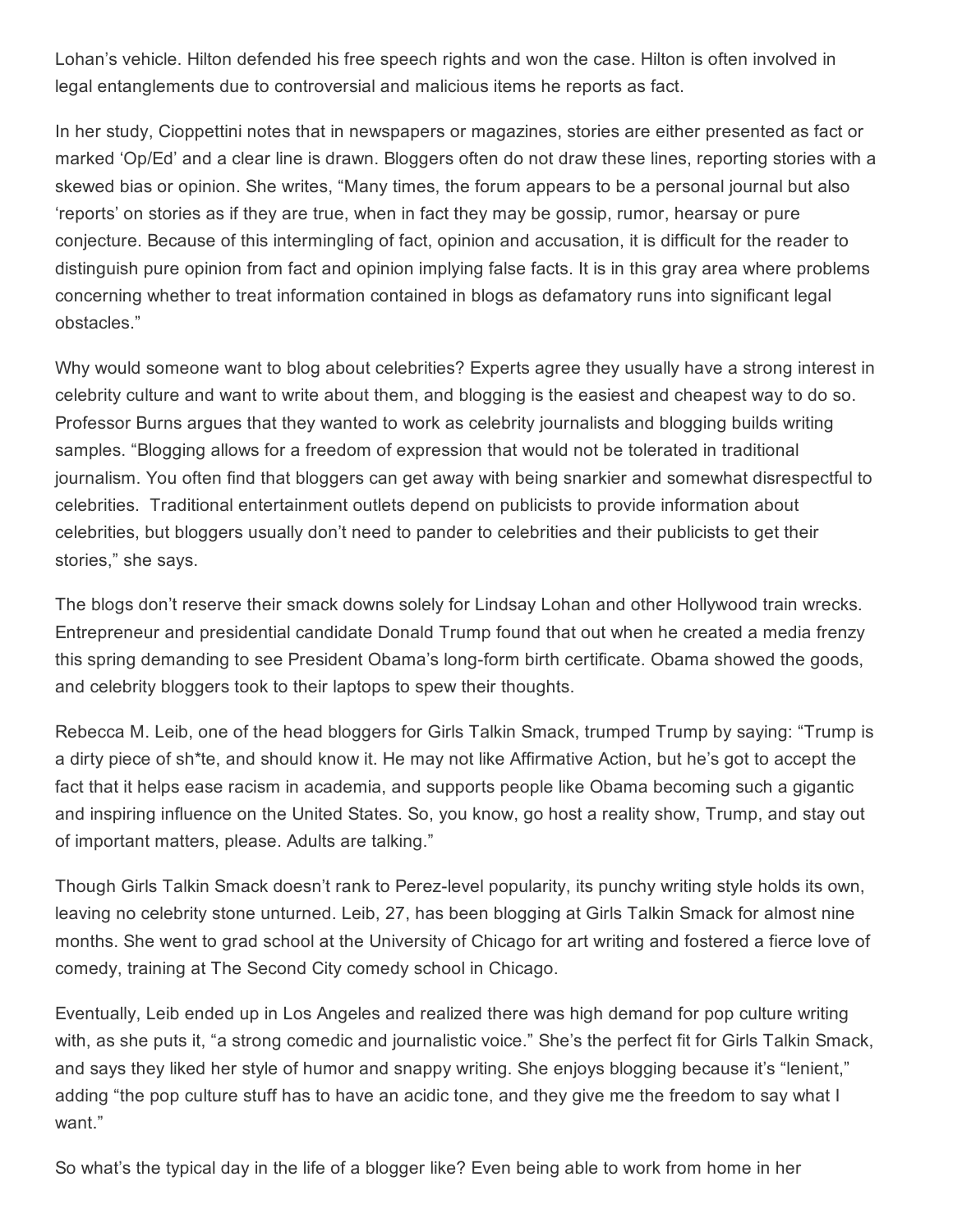pajamas, blogging is a lot of work, she admits, getting up "ridiculously early" to start writing jokes, and expected to be available non-stop.

"I tell people it's a full-time job plus. I'm always working and I'm never working. I'm home in my pajamas writing jokes, but I'm really writing jokes in my pajamas at home. It's a strange lifestyle. My parents are both attorneys, they're both very traditional, professional 9-5 types, and they don't get it."

If something big happens in Hollywood, she has an obligation to cover it. She's in constant correspondence with her editors and publishers via email.

Similar to other ardent celebrity followers, there are people and topics that Leib enjoys covering and those she hates covering. She would prefer to write about more off-beat topics than celebrities, but finds it easy to write jokes about super-exposed celebrities, such as Lindsay Lohan. "It's easy to do those things, and it is fun because we're so obsessed with them." However, she admits she is sick of writing about Charlie Sheen. Duly noted.

Many experts say bloggers feel no responsibility to the poisonous messages they're sending, but Leib disagrees. She believes there's "a line you just shouldn't cross." For example, she will not write about someone sick with cancer or who has recently had a miscarriage. She says, "Rehab is an interesting case because it's like 'oh, another celebrity is going to rehab' and we tend to forget people actually have serious addiction problems but we don't feel as bad because they put themselves in these situations." She says she does self-edit and is conscientious of what she puts out there.

Ronnie Karam, head blogger of TVgasm, a blog dedicated to TV recaps and commentary, says that the bloggers on his site were actually the bullied kids in high school, and does not feel that poking fun of celebrities is a bad thing, provided that it is lighthearted enough. He agrees it is all in good fun.

As for the future of celebrity media, Rebecca Leib believes the tabloids "will keep eroding until they are strictly online" with no print distribution because people now need and expect the instant gratification of a constant feed. Ronnie Karam agrees, adding, "Once you start reading everything on your phone, you don't go back" and thinks the Internet is a great forum for people to express themselves. "People think writing is going to disappear, but now the entire world is expressing themselves in some way. There's more being written now, and I think [the shift] is a good thing. The Internet is still very Wild West. There are no rules right now. You never know what will make money."

Trent Vanegas, founder of Pink is the New Blog, was one of the first players in the blogging game, founding his site in 2004. Like Perez Hilton, Michael K, and TMZ, Vanegas's followers are fiercely loyal and have helped him secure a top spot in the blogosphere. He says he got into blogging by accident before blogs were common and his love of everything pop culture made it easy for him to become a daily commentator. He credits excellent timing to his success. "I was an early adopter. My blog found an audience when there weren't many blogs out there. If I were to start my blog now, exactly as it is at this time, I guarantee you it wouldn't have the same impact that it did when I launched it. I guess it was really a matter of right time, right place."